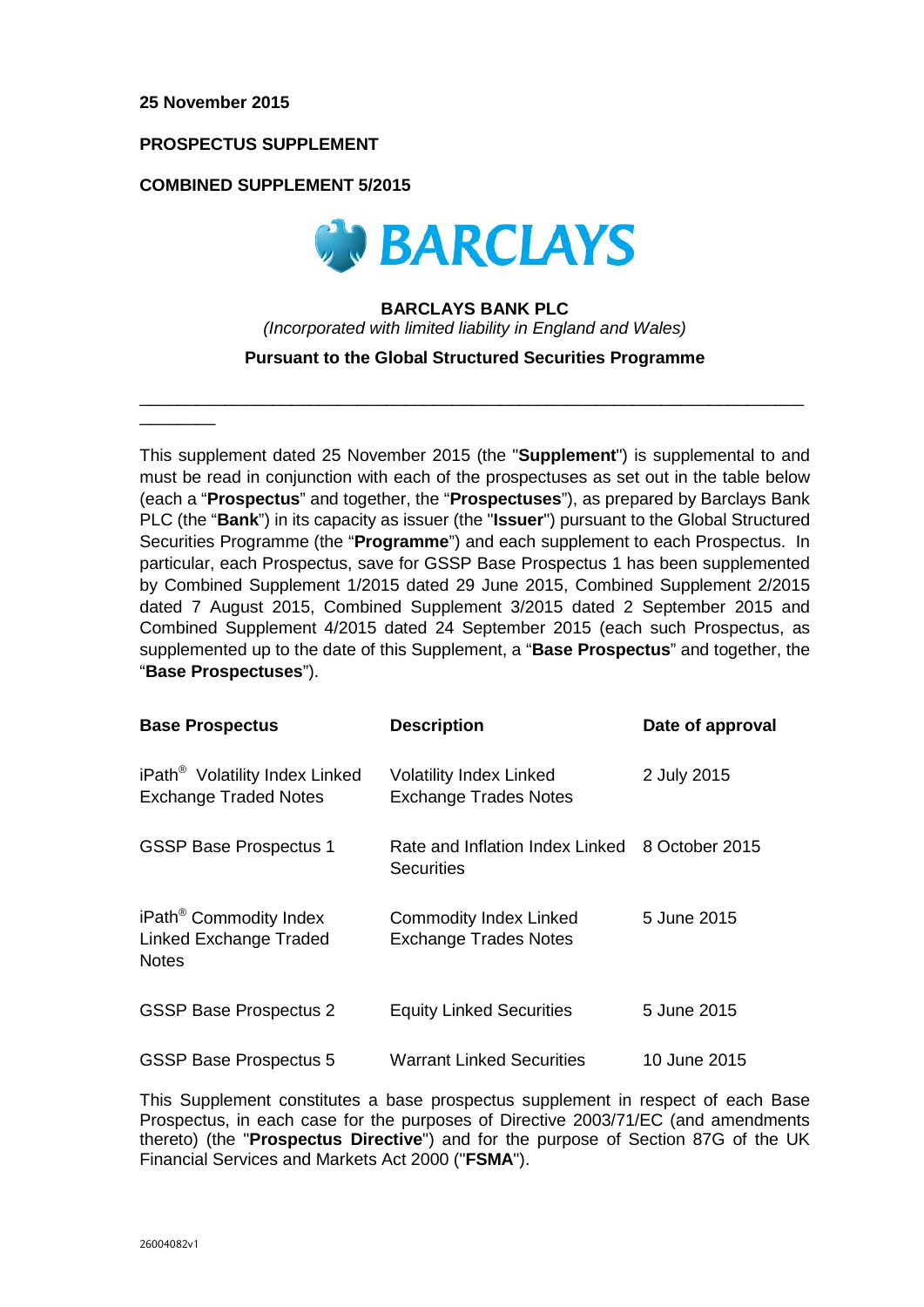This Supplement incorporates by reference the joint unaudited Interim Management Statement of Barclays PLC and the Bank as filed with the United States Securities and Exchange Commission ("**SEC**") on Form 6-K on 29 October 2015 in respect of the nine months ended 30 September 2015 (the "**Q3 2015 Interim Management Statement**").

The purpose of this Supplement is to update certain sections of the Base Prospectuses as a result of the release of the Q3 2015 Interim Management Statement.

## **(a) Amendments to the Summary**

In respect of each Base Prospectus, the information in the third column of Element B.12 of the Summary shall be updated by the following language :

"Not Applicable: there has been no significant change in the financial or trading position of the Bank Group since 30 September 2015."

## **(b) Changes to the Directors**

On 28 October 2015, the Company and the Bank announced the appointment of James E. Staley as Chief Executive Officer of the Company and the Bank. Mr Staley will take up his role, and join the Boards of the Company and the Bank as a Director, with effect from 1 December 2015. Mr McFarlane's function will revert to Chairman as at 30 November 2015. Crawford Gillies joined SSE plc as Senior Independent Director in June 2015. Dambisa Moyo joined Seagate Technology as Non-Executive Director in October 2015. Sir Michael Rake was appointed Chairman of Worldpay Group PLC in July 2015.

#### **(c) Updates to Information Incorporated by Reference**

(i) In respect of each Base Prospectus, the following shall be included in the list of documents incorporated by reference under paragraph 1 (*Source documents*):

'the joint unaudited Interim Management Statement of Barclays PLC and the Bank as filed with the SEC on Form 6-K on 29 October 2015 in respect of the nine months ended 30 September 2015 (the "**Q3 2015 Interim Management Statement**"); and

the Supplement 5/2015 to the Registration Document (as defined therein), dated and approved by the FCA on 25 November 2015 (the "**Supplement 5/2015 to the Registration Document**").'

(ii) In particular, under paragraph 2 (*Information incorporated by reference*), the following sections set out in the cross reference table with regard to the Q3 2015 Interim Management Statement, Supplement 5/2015 to the Registration Document and the Q2 2015 Results Announcement respectively shall be incorporated by reference into each Base Prospectus. For the avoidance of doubt, information in the Q2 2015 Results Announcement, the Q3 2015 Interim Management Statement and Supplement 5/2015 to the Registration Document which is not set out below is not incorporated by reference into the Base Prospectuses, unless previously stated as incorporated by reference by previous supplement: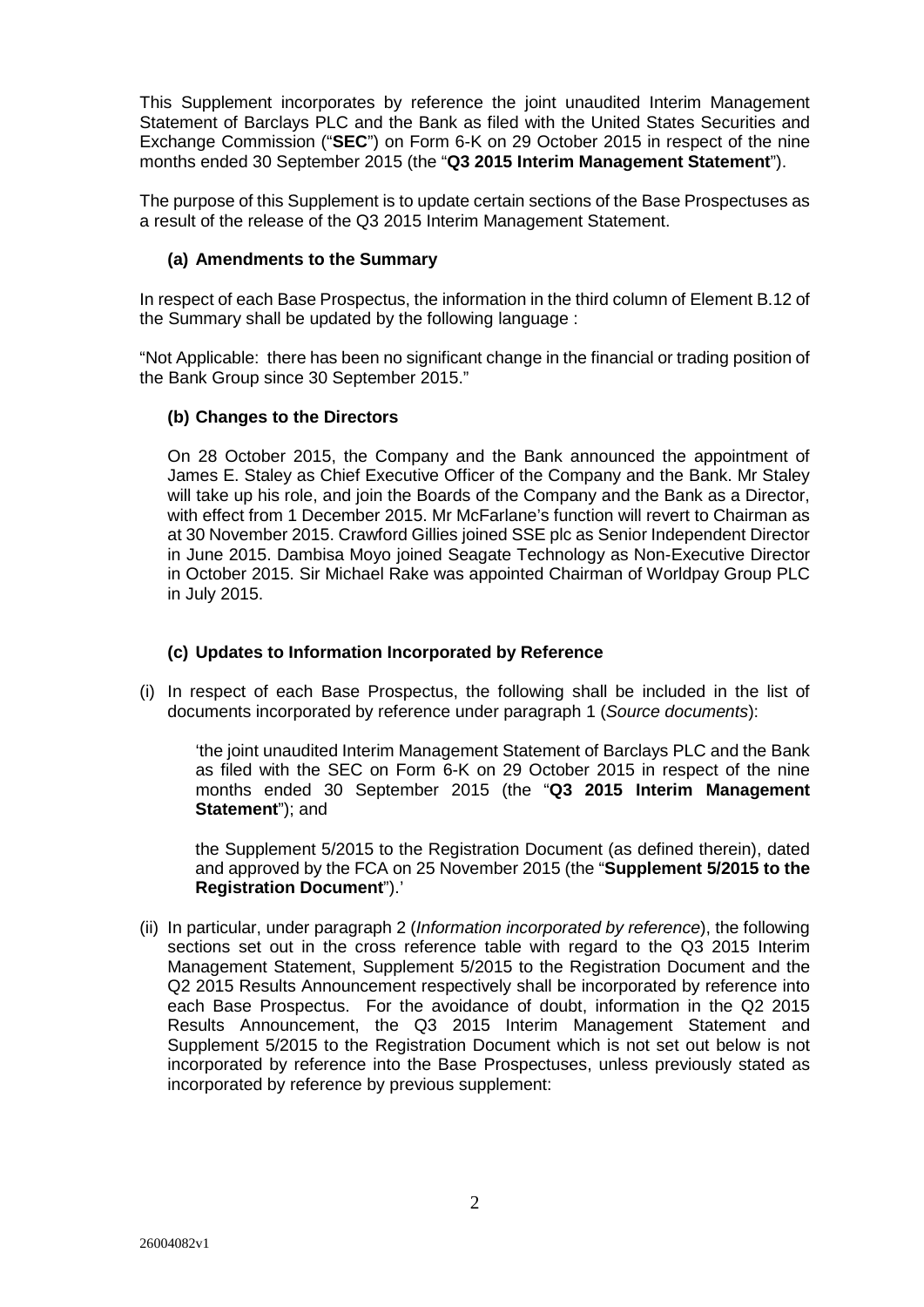# **'***From the Q3 2015 Interim Management Statement*

| Performance Highlights                             | Pages 1 to 3   |
|----------------------------------------------------|----------------|
| <b>Group Performance Review</b>                    | Pages 4 to 6   |
| <b>Results by Business</b>                         | Pages 7 to 11  |
| <b>Quarterly Results Summary</b>                   | Pages 12 to 13 |
| <b>Quarterly Core Results by Business</b>          | Pages 14 to 17 |
| Performance Management                             | Pages 18 to 20 |
| Returns and equity by business                     | Pages 18 to 19 |
| Margins and balances                               | Page 20        |
| <b>Condensed Consolidated Financial Statements</b> | Pages 21 to 23 |
| Capital                                            | Pages 24 to 25 |
| Leverage                                           | Page 26        |
| Shareholder Information                            | Pages 27       |
|                                                    |                |

Appendix 1 - Glossary **Pages 28 to 51** 

# *From the Supplement 5/2015 to the Registration Document*

Updates to Risk Factors **Pages 1** to 2'

From Exhibit 99.1 to the Q2 Results Announcement Cross Reference List:

Executive Chairman's Review **Page 1 Executive Chairman's Review** 

For the purposes of the prospectus rules made under section 73A of the FSMA and each Base Prospectus, the information incorporated by reference, either expressly or implicitly, into i) the Q2 2015 Results Announcement and ii) the Q3 2015 Interim Management Statement and iii) the Supplement 5/2015 to the Registration Document do not form part of this Supplement and/or each Base Prospectus.

Information in i) the Q2 2015 Results Announcement and ii) the Q3 2015 Interim Management Statement and (iii) the Supplement 5/2015 to the Registration Document which are not incorporated by reference into each Base Prospectus are either not relevant for the investor or are covered elsewhere in each Base Prospectus or previous supplement.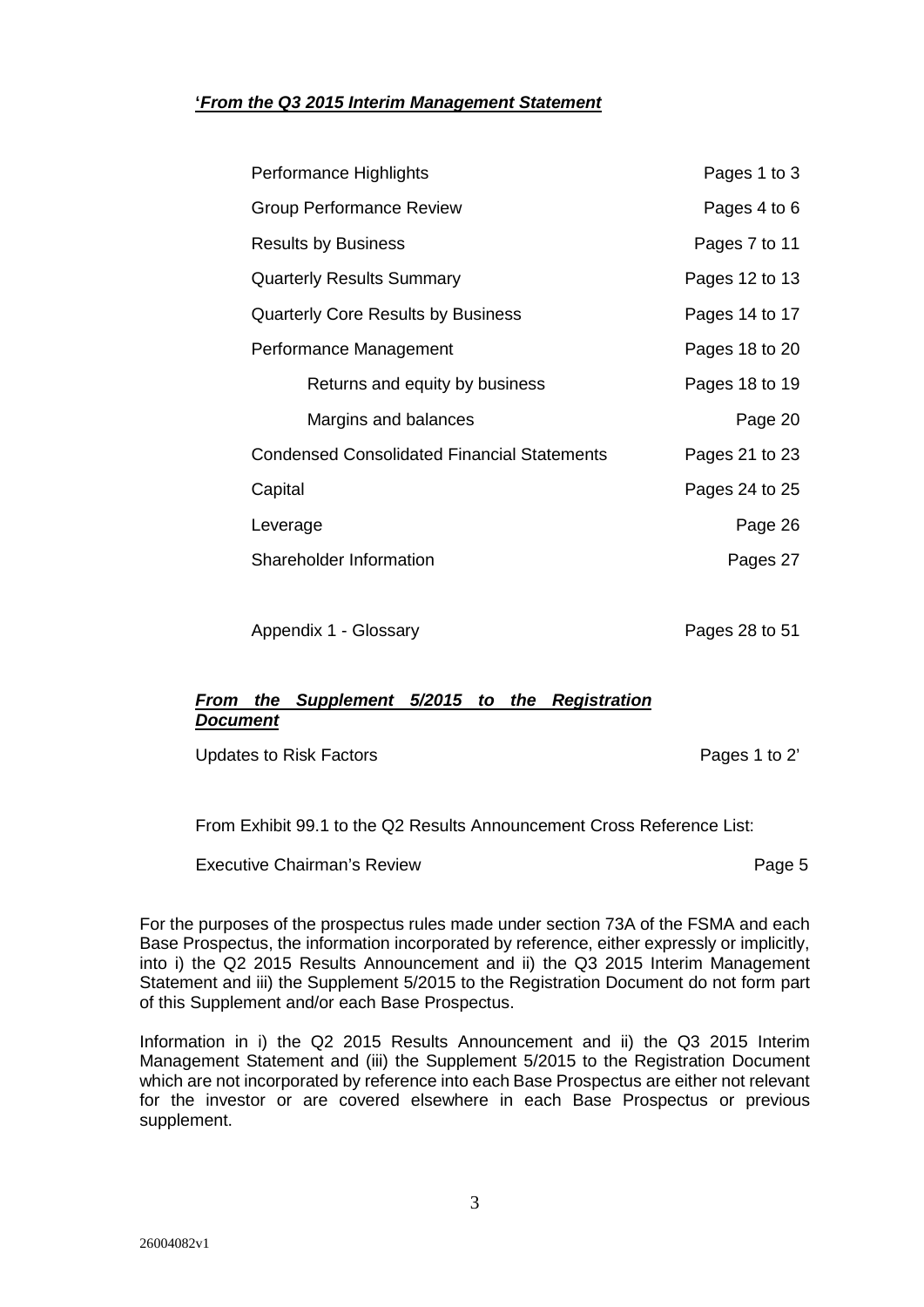The Q2 2015 Results Announcement may be inspected, free of charge at the registered office of the Issuer; or at

http://www.home.barclays/barclays-investor-relations/results-and-reports/results.html.

The Q3 2015 Interim Management Statement may be inspected, free of charge at the registered office of the Issuer; or at

http://www.home.barclays/barclays-investor-relations/results-and-reports/results.html

The 5/2015 Supplement to the Registration Document may be inspected free of charge at http://www.home.barclays/prospectuses-and-documentation/structured-securities/prospe ctuses.html.

## **Updates to General Information**

(i) In respect of each Base Prospectus, the paragraph entitled "Significant Change Statement" under the "General Information" section shall be updated as follows:

## '**Significant Change Statement**

There has been no significant change in the financial or trading position of the Bank Group since 30 September 2015.'

(ii) In respect of each Base Prospectus, the paragraph entitled "Legal proceedings" under the "General Information" section shall be updated as follows:

## '**Legal proceedings**

Save as disclosed in the Registration Document, pages 1 to 2 of Supplement 5/2015 to the Registration Document dated 25 November 2015, Note 11 (*Provisions*) and Note 17 (*Legal, competition and regulatory matters*) on page 68 and pages 71 to 85 of Exhibit 99.1 of the Q2 2015 Results Announcement and page 6 of the Q3 2015 Interim Management Statement, there are no governmental, legal or arbitration proceedings (including any such proceedings which are pending or threatened of which the Issuer is aware), which may have or have had during the 12 months preceding the date of this Base Prospectus, a significant effect on the financial position or profitability of the Issuer and/or the Bank Group.'

Terms defined in each Base Prospectus shall, unless the context otherwise requires, have the same meanings when used in this Supplement. This Supplement is supplemental to, and should be read in conjunction with each Base Prospectus and other supplements to the relevant Base Prospectus. To the extent that there is any inconsistency between (a) any statement in this Supplement and (b) any other statement in, or incorporated by reference into any Base Prospectus, the statements in (a) above shall prevail.

Investors should be aware of their rights under Section 87Q(4) to (6) of the Financial Services and Markets Act 2000. Investors who have agreed to purchase or subscribe for Securities before this supplement was published have the right, exercisable within two working days after the date on which this Supplement is published, to withdraw their acceptances. Such right shall expire on 30 November 2015. Investors should contact the distributor from which they agreed to purchase or subscribe the Securities in order to exercise their withdrawal rights.

References to each Base Prospectus shall hereafter mean the relevant Base Prospectus as supplemented by this Supplement. The Issuer has taken all reasonable care to ensure that the information contained in each Base Prospectus, as supplemented by this Supplement, is, to the best of its knowledge, in accordance with the facts and contains no